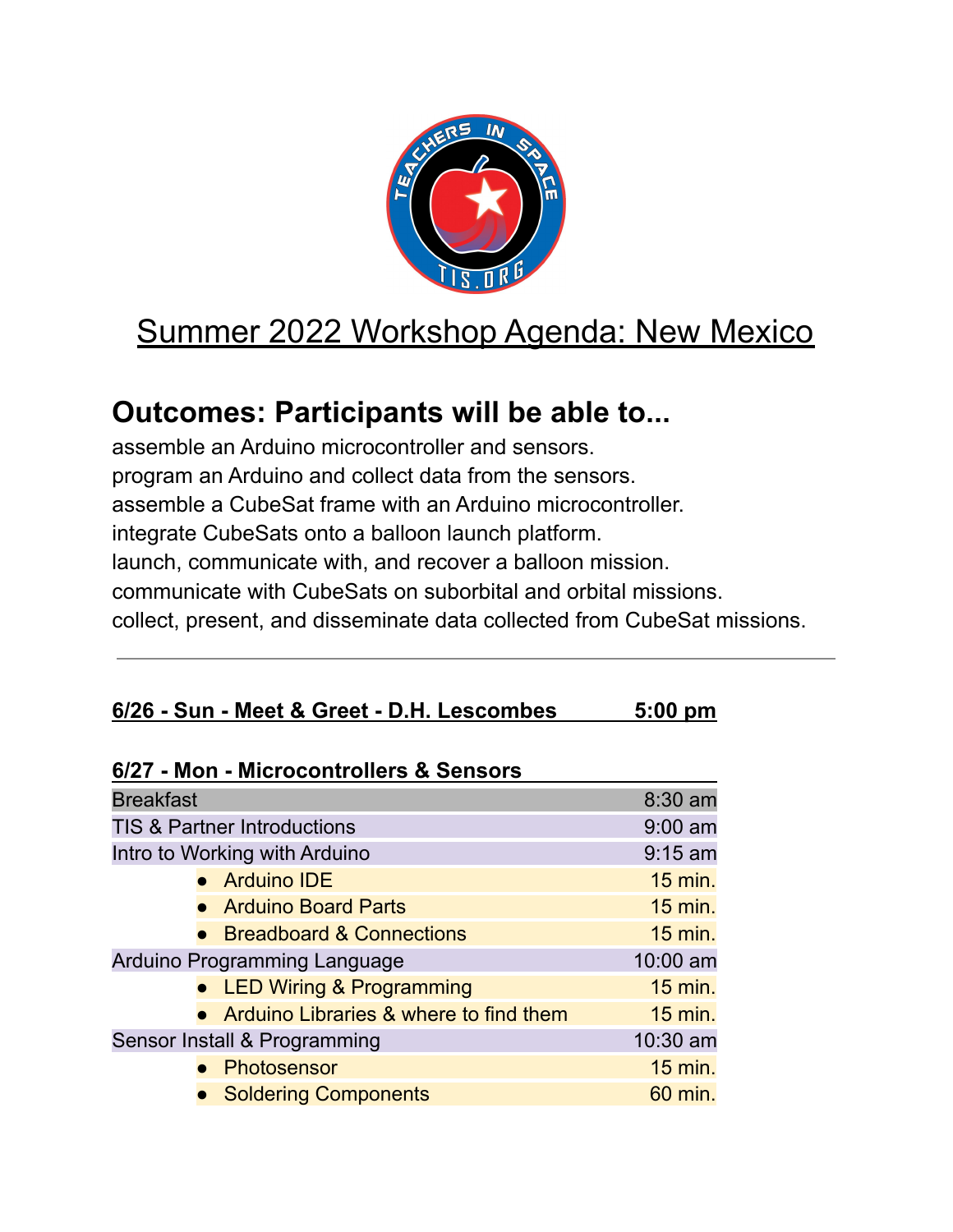|         | Dr. Barbie Buckner, Education Specialist for NASA EPDC | 11:45 am         |
|---------|--------------------------------------------------------|------------------|
|         | • Building a Satellite Classroom Activity              | 45 min.          |
| Lunch   |                                                        | 12:30 pm         |
|         | Dr. Barbie Buckner, Education Specialist for NASA EPDC | $1:30$ pm        |
|         | • Building a Satellite Classroom Activity (Cont.)      | 45 min.          |
|         | Speaker - Katie Westley & Alice Caruth                 | $2:15$ pm        |
|         | Sensor Install & Programming                           | $3:15$ pm        |
|         | • Temperature                                          | 30 min.          |
|         | <b>Onsite Experience - Challenger Center Mission</b>   | $3:45$ pm        |
| Wrap-up |                                                        | $4:45 - 5:15$ pm |

| 6/28 - Tue - Arduino & CubeSats |
|---------------------------------|
|---------------------------------|

| <b>Breakfast</b> |                                                           | 8:30 am        |
|------------------|-----------------------------------------------------------|----------------|
|                  | Sensor Install, Programming, & Soldering                  | $9:00$ am      |
|                  | • SD Storage Expansion                                    | <b>15 min.</b> |
|                  | <b>Real-time Clock</b>                                    | 60 min.        |
|                  | • UV Sensor                                               | <b>15 min.</b> |
|                  | • Air Quality Sensor                                      | 45 min.        |
|                  | Gyroscope/Accelerometer                                   | 30 min.        |
|                  | Dr. Barbie Buckner, Education Specialist for NASA EPDC    | $11:45$ am     |
|                  | • Launching a Satellite Classroom Activity                | 45 min.        |
| Lunch            |                                                           | 12:30 pm       |
|                  | Dr. Barbie Buckner, Education Specialist for NASA EPDC    | $1:30$ pm      |
|                  | • Launching a Satellite Classroom Activity (Cont.) 45 min |                |
|                  | Sensor Install, Programming & Soldering                   | $2:15$ pm      |
|                  | <b>Heart Rate Monitor</b>                                 | 45 min.        |
|                  | <b>Cube Frame Build</b>                                   | 60 min.        |
|                  | Firefly Aerospace - STEM Academy (Virtual)                | 4:00 pm        |
| Wrap-up          |                                                           | 5:00 pm        |

## **6/29 - Wed - Glider Flights/CubeSat Integration**

| <b>Breakfast</b>          | <b>TBD</b> |
|---------------------------|------------|
| • Glider Flights          | <b>TBD</b> |
| Lunch                     | <b>TBD</b> |
| Arduino & Sensors Wrap-up | $1:30$ pm  |
| Data Analysis             | $2:00$ pm  |
| • Retrieving Data         | $15$ min.  |